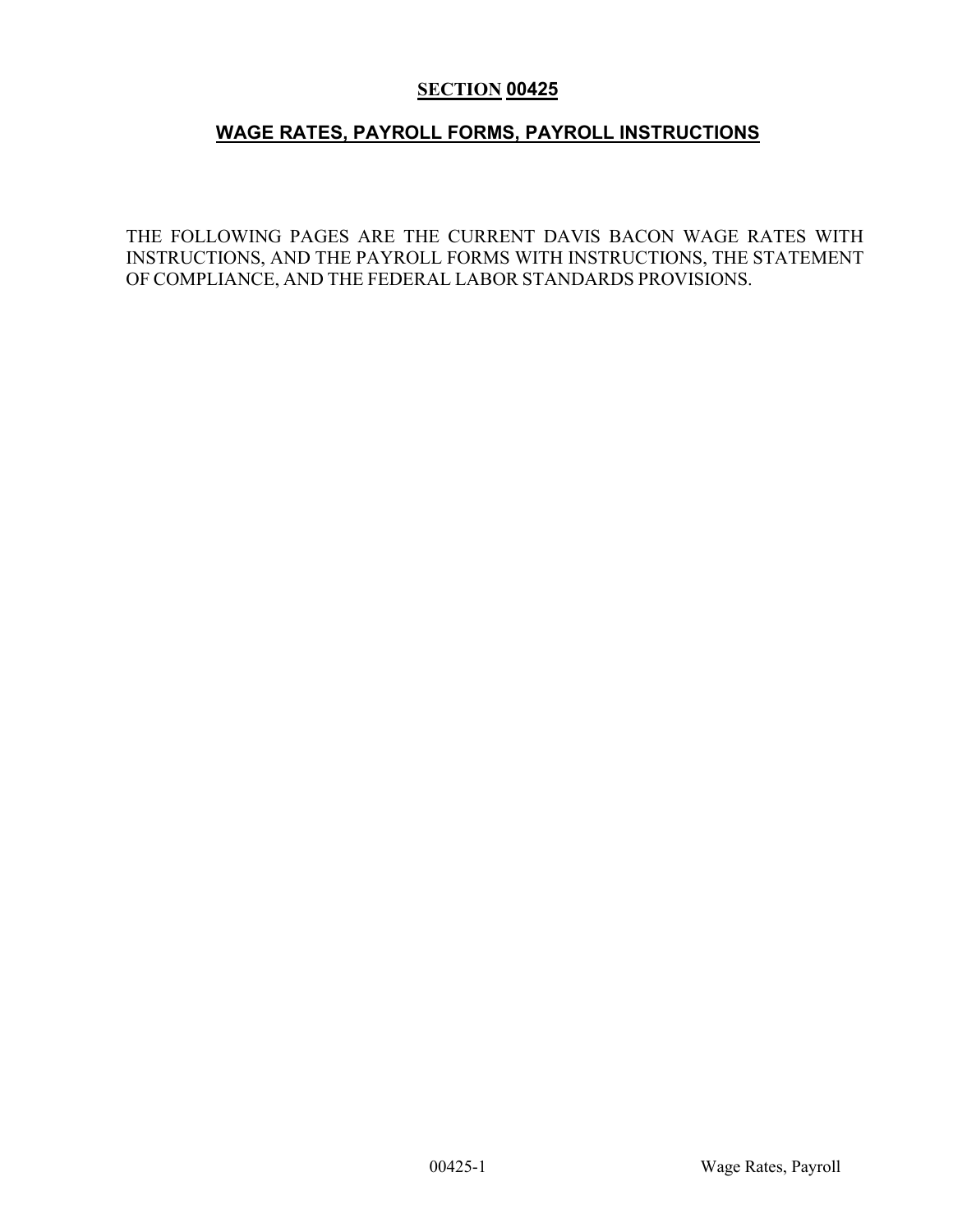### **General Decision Number: FL20210079 04/09/2021**

Superseded General Decision Number: FL20200079

State: Florida

Construction Type: Residential

County: Palm Beach County in Florida.

RESIDENTIAL CONSTRUCTION PROJECTS (consisting of single-family homes and apartments up to and including 4 stories).

Note: Under Executive Order (EO) 13658, an hourly minimum wage of \$10.95 for calendar year 2021 applies to all contracts subject to the Davis-Bacon Act for which the contract is awarded (and any solicitation was issued) on or after January 1, 2015.If this contract is covered by the EO, the contractor must pay all workers in any classification listed on this wage determination at least \$10.95 per hour (or the applicable wage rate listed on this wage determination, if it is higher) for all hours spent performing on the contract in calendar year 2021. If this contract is covered by the EO and a classification considered necessary for performance of work on the contract does not appear on this wage determination, the contractor must pay workers in that classification at least the wage rate determined through the conformance process set forth in 29 CFR 5.5(a)(1)(ii) (or the EO minimum wage rate, if it is higher than the conformed wage rate). The EO minimum wage rate will be adjusted annually. Please note that this EO applies to the above-mentioned types of contracts entered into by the federal government that are subject to the Davis-Bacon Act itself, but it does not apply to contracts subject only to the Davis-Bacon Related Acts, including those set forth at 29 CFR 5.1(a)(2)-(60). Additional information on contractor requirements and worker protections under the EO is available at www.dol.gov/whd/govcontracts.

| Modification Number       | Publication Date |         |
|---------------------------|------------------|---------|
| 0                         | 01/01/2021       |         |
| 1                         | 01/22/2021       |         |
| $\overline{2}$            | 04/09/2021       |         |
| * ELEC0728-002 03/01/2021 |                  |         |
|                           | Rates            | Fringes |
| ELECTRICIAN\$ 34.78       |                  | 12.89   |
| ENGI0487-012 07/01/2013   |                  |         |
|                           | Rates            | Fringes |
| OPERATOR: Backhoe\$ 28.32 |                  | 8.80    |
| OPERATOR: Crane           |                  |         |
| All Tower Cranes (Must    |                  |         |
| have 2 operators) Mobile, |                  |         |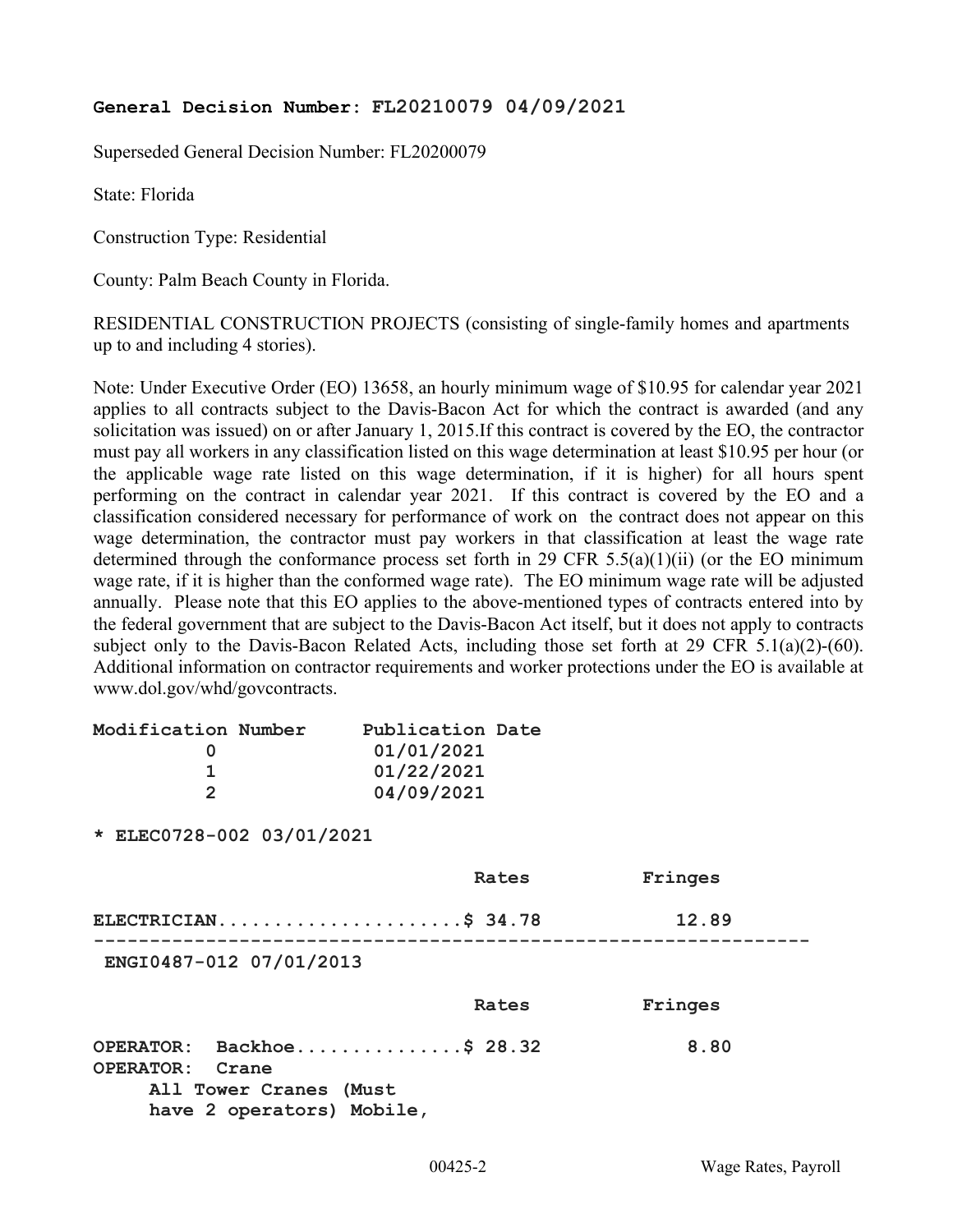| Rail, Climbers, Static-                                                 |       |         |
|-------------------------------------------------------------------------|-------|---------|
| Mount; All Cranes with                                                  |       |         |
| Boom Length 150 Feet &<br>Over (With or without jib)                    |       |         |
| Friction, Hydro, Electric                                               |       |         |
| or Otherwise; Cranes 150                                                |       |         |
| Tons & Over (Must have 2                                                |       |         |
| operators); Cranes with 3                                               |       |         |
| Drums (When 3rd drum is                                                 |       |         |
| rigged for work); Gantry &                                              |       |         |
| Overhead Cranes; Hydro                                                  |       |         |
| Cranes Over 25 Tons but                                                 |       |         |
| not more than 50 Tons                                                   |       |         |
| (Without                                                                |       |         |
| Oiler/Apprentice);                                                      |       |         |
| Hydro/Friction Cranes                                                   |       |         |
| without Oiler/Apprentices                                               |       |         |
| when Approved by Union; &<br>All Type of Flying Cranes\$ 29.05          |       | 8.80    |
| Cranes with Boom Length                                                 |       |         |
| Less than 150 Feet (With                                                |       |         |
| or without jib); Hydro                                                  |       |         |
| Cranes 25 Tons & Under, &                                               |       |         |
| Over 50 Tons (With                                                      |       |         |
| Oiler/Apprentice)\$ 28.32                                               |       | 8.80    |
| OPERATOR: Oiler\$ 22.99<br>---------------------------------<br>------- |       | 8.80    |
| IRON0402-002 01/01/2019                                                 |       |         |
|                                                                         | Rates | Fringes |
| IRONWORKER, ORNAMENTAL,                                                 |       |         |
| REINFORCING AND STRUCTURAL\$ 23.69                                      |       | 12.70   |
| LAB01652-003 05/01/2018                                                 |       |         |
|                                                                         |       |         |
|                                                                         | Rates | Fringes |
| <b>LABORERS</b>                                                         |       |         |
| Plaster Tender\$ 22.05                                                  |       | 7.27    |
| PAIN0452-008 08/01/2020                                                 |       |         |
|                                                                         | Rates | Fringes |
| PAINTER, Includes Brush,                                                |       |         |
| Roller and $Spray$ \$ 16.21                                             |       | 11.35   |
| SFFL0821-003 01/01/2021                                                 |       |         |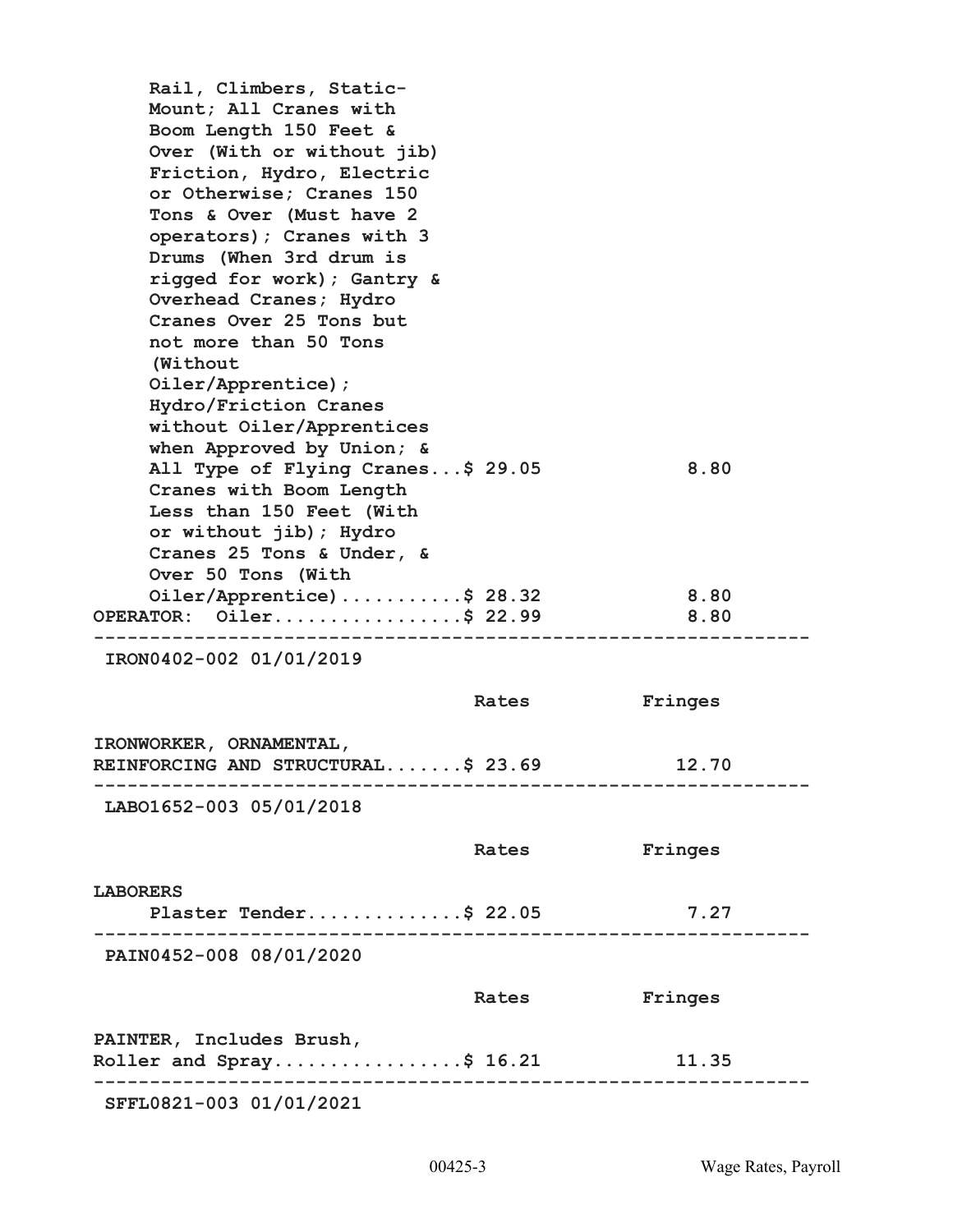|                                                                                                         | Rates | Fringes |
|---------------------------------------------------------------------------------------------------------|-------|---------|
| SPRINKLER FITTER (Fire<br>Sprinklers)\$ 29.88                                                           |       | 20.27   |
| SHEE0032-008 12/01/2013                                                                                 |       |         |
|                                                                                                         | Rates | Fringes |
| SHEET METAL WORKER, Includes<br>HVAC Duct Installation<br>(Excludes Metal Roof<br>Installation)\$ 19.33 |       | 14.39   |
| SUFL2009-118 06/08/2009                                                                                 |       |         |
|                                                                                                         | Rates | Fringes |
| BRICKLAYER\$ 20.00                                                                                      |       | 0.00    |
| CARPENTER, Excludes Drywall<br>Hanging\$ 14.45                                                          |       | 0.00    |
| CEMENT MASON/CONCRETE FINISHER\$ 15.00                                                                  |       | 0.00    |
| DRYWALL FINISHER/TAPER\$ 19.22                                                                          |       | 0.00    |
| DRYWALL HANGER\$ 15.69                                                                                  |       | 0.00    |
| FENCE ERECTOR\$ 15.67                                                                                   |       | 0.00    |
| GLAZIER\$ 20.00                                                                                         |       | 0.00    |
| HVAC MECHANIC (Installation<br>of HVAC Unit Only, Excludes<br>Installation of HVAC Pipe and             |       | 0.00    |
| LABORER: Common or General\$ 9.30                                                                       |       | 0.00    |
| LABORER: Mason Tender - Brick\$ 11.51                                                                   |       | 0.00    |
| LABORER: Mason Tender -<br>Cement/Concrete\$ 10.46                                                      |       | 0.00    |
| LABORER: Pipelayer\$ 11.79                                                                              |       | 0.00    |
| LABORER: Roof Tearoff\$ 9.00                                                                            |       | 0.00    |
| LABORER: Landscape and                                                                                  |       |         |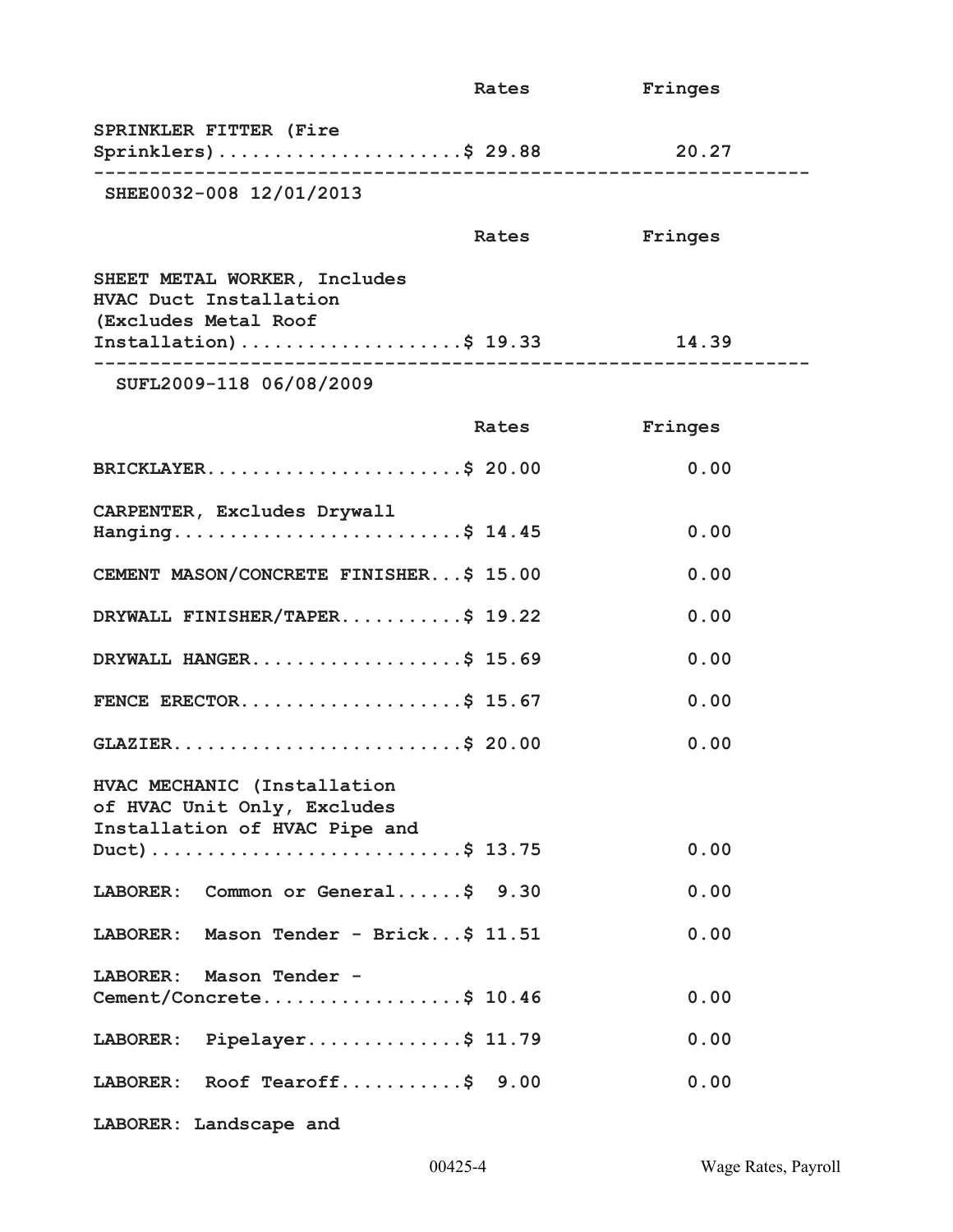|                                           | Irrigation\$ $9.15$                                         |  | 0.00 |  |  |
|-------------------------------------------|-------------------------------------------------------------|--|------|--|--|
|                                           | OPERATOR: Asphalt Paver\$ 11.63                             |  | 0.00 |  |  |
|                                           | OPERATOR: Backhoe Loader                                    |  |      |  |  |
|                                           | Combo\$ 17.04                                               |  | 0.00 |  |  |
|                                           | OPERATOR: Bulldozer\$ 13.67                                 |  | 0.00 |  |  |
|                                           | OPERATOR: Distributor\$ 11.41                               |  | 0.00 |  |  |
| <b>OPERATOR:</b>                          | Excavator\$ $13.50$                                         |  | 0.00 |  |  |
| <b>OPERATOR:</b>                          | Forklift\$ $17.50$                                          |  | 0.00 |  |  |
|                                           | OPERATOR: Grader/Blade\$ 15.50                              |  | 0.00 |  |  |
|                                           | OPERATOR: Loader\$ 16.48                                    |  | 0.00 |  |  |
| <b>OPERATOR:</b>                          | Roller\$ 10.58                                              |  | 0.00 |  |  |
| <b>OPERATOR:</b>                          | Screed\$ 10.93                                              |  | 0.00 |  |  |
|                                           | OPERATOR: Trackhoe\$ 15.68                                  |  | 0.00 |  |  |
|                                           | OPERATOR: Tractor\$ 10.20                                   |  | 0.00 |  |  |
|                                           | PLUMBER\$ 25.00                                             |  | 1.17 |  |  |
|                                           | ROOFER, Includes Built Up,<br>Modified Bitumen, and Shake & |  |      |  |  |
|                                           | Shingle Roofs (Excludes Metal                               |  |      |  |  |
|                                           | Roofs)\$ 14.50                                              |  | 0.00 |  |  |
|                                           | ROOFER: Metal Roof\$ 16.99                                  |  | 0.00 |  |  |
|                                           | TILE SETTER\$ 16.65                                         |  | 0.00 |  |  |
|                                           | TRUCK DRIVER, Includes Dump                                 |  |      |  |  |
|                                           | Truck\$ 10.22                                               |  | 0.00 |  |  |
|                                           | TRUCK DRIVER: Lowboy Truck\$ 12.10                          |  | 0.00 |  |  |
|                                           |                                                             |  |      |  |  |
|                                           | WELDERS - Receive rate prescribed for craft performing      |  |      |  |  |
| operation to which welding is incidental. |                                                             |  |      |  |  |

Note: Executive Order (EO) 13706, Establishing Paid Sick Leave for Federal Contractors applies to all contracts subject to the Davis-Bacon Act for which the contract is awarded (and any solicitation was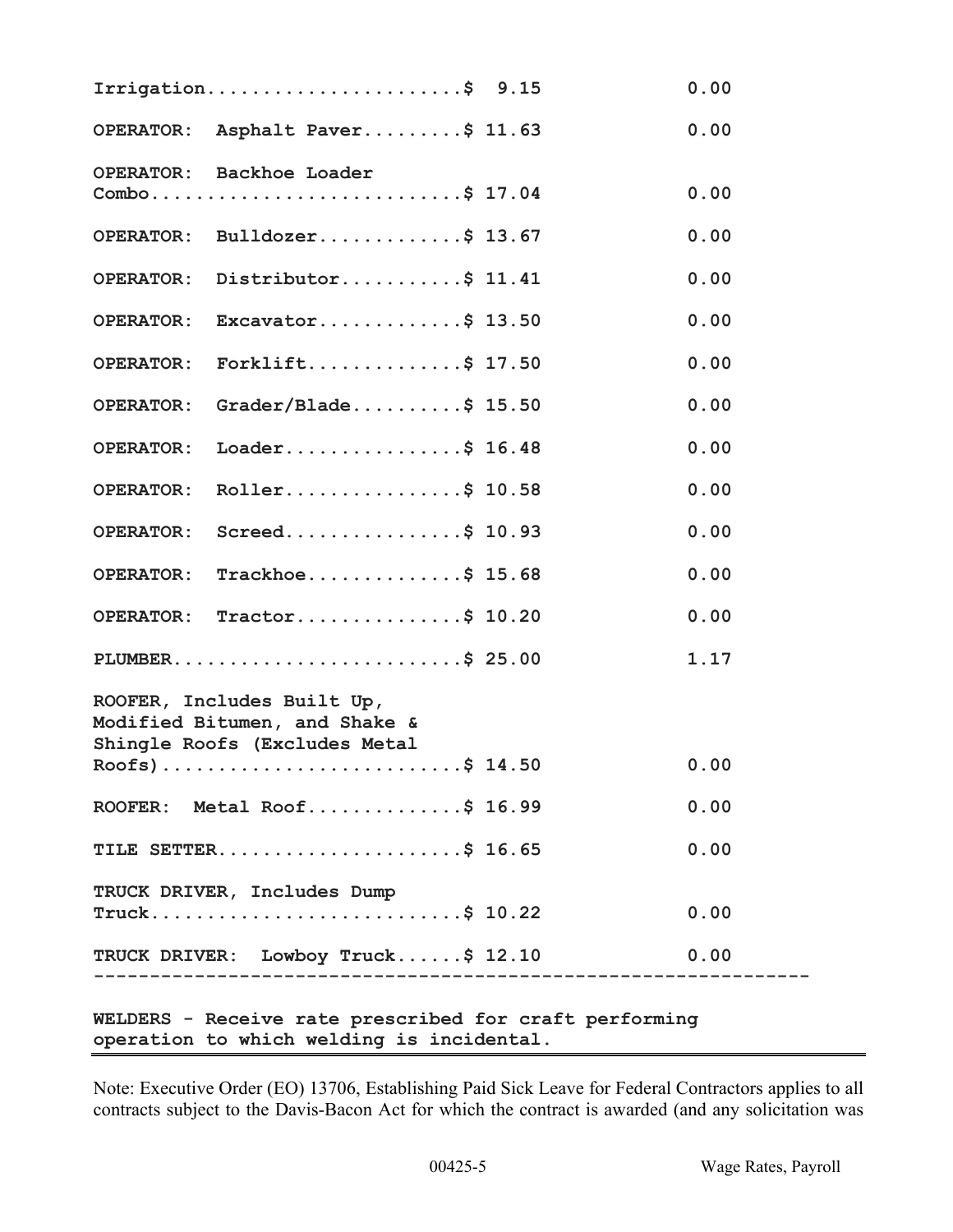issued) on or after January 1, 2017. If this contract is covered by the EO, the contractor must provide employees with 1 hour of paid sick leave for every 30 hours they work, up to 56 hours of paid sick leave each year. Employees must be permitted to use paid sick leave for their own illness, injury or other health-related needs, including preventive care; to assist a family member (or person who is like family to the employee) who is ill, injured, or has other health-related needs, including preventive care; or for reasons resulting from, or to assist a family member (or person who is like family to the employee) who is a victim of, domestic violence, sexual assault, or stalking. Additional information on contractor requirements and worker protections under the EO is available at [www.dol.gov/whd/govcontracts.](http://www.dol.gov/whd/govcontracts) Unlisted classifications needed for work not included within the scope of the classifications listed may be added after award only as provided in the labor standards contract clauses (29CFR 5.5 (a) (1) (ii)).

--------------------------------------------------------------------------------------------------------------------------- The body of each wage determination lists the classification and wage rates that have been found to be prevailing for the cited type(s) of construction in the area covered by the wage determination. The classifications are listed in alphabetical order of ""identifiers"" that indicate whether the particular rate is a union rate (current union negotiated rate for local), a survey rate (weighted average rate) or a union average rate (weighted union average rate).

## Union Rate Identifiers

A four letter classification abbreviation identifier enclosed in dotted lines beginning with characters other than ""SU"" or ""UAVG"" denotes that the union classification and rate were prevailing for that classification in the survey. Example: PLUM0198-005 07/01/2014. PLUM is an abbreviation identifier of the union which prevailed in the survey for this classification, which in this example would be Plumbers. 0198 indicates the local union number or district council number where applicable, i.e., Plumbers Local 0198. The next number, 005 in the example, is an internal number used in processing the wage determination. 07/01/2014 is the effective date of the most current negotiated rate, which in this example is July 1, 2014.

Union prevailing wage rates are updated to reflect all rate changes in the collective bargaining agreement (CBA) governing this classification and rate.

#### Survey Rate Identifiers

Classifications listed under the ""SU"" identifier indicate that no one rate prevailed for this classification in the survey and the published rate is derived by computing a weighted average rate based on all the rates reported in the survey for that classification. As this weighted average rate includes all rates reported in the survey, it may include both union and non-union rates. Example: SULA2012-007 5/13/2014. SU indicates the rates are survey rates based on a weighted average calculation of rates and are not majority rates. LA indicates the State of Louisiana. 2012 is the year of survey on which these classifications and rates are based. The next number, 007 in the example, is an internal number used in producing the wage determination. 5/13/2014 indicates the survey completion date for the classifications and rates under that identifier.

Survey wage rates are not updated and remain in effect until a new survey is conducted.

Union Average Rate Identifiers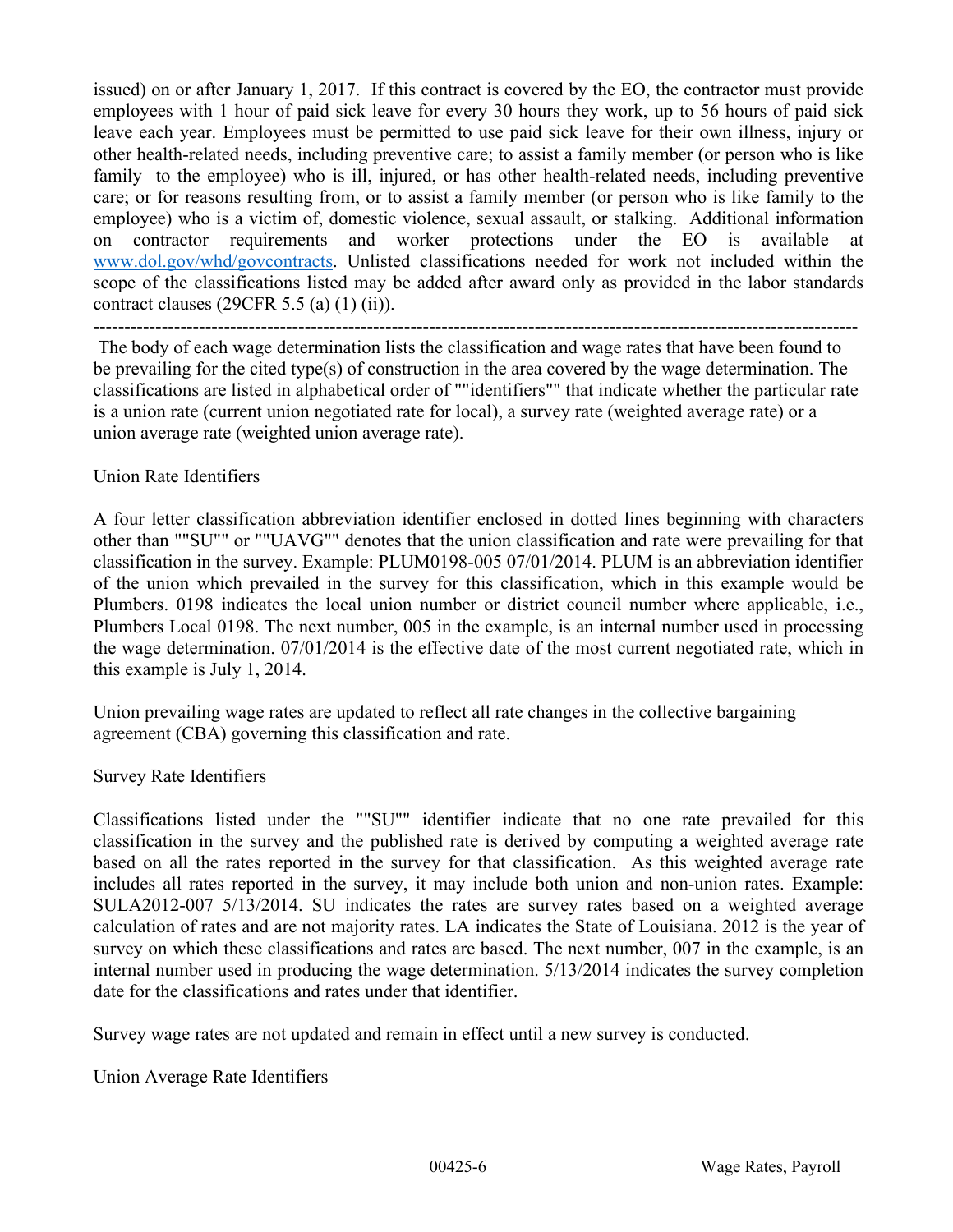Classification(s) listed under the UAVG identifier indicate that no single majority rate prevailed for those classifications; however, 100% of the data reported for the classifications was union data. EXAMPLE: UAVG-OH-0010 08/29/2014. UAVG indicates that the rate is a weighted union average rate. OH indicates the state. The next number, 0010 in the example, is an internal number used in producing the wage determination. 08/29/2014 indicates the survey completion date for the classifications and rates under that identifier. A UAVG rate will be updated once a year, usually in January of each year, to reflect a weighted average of the current negotiated/CBA rate of the union locals from which the rate is based.

---------------------------------------------------------------------------------------------------------------------------

### WAGE DETERMINATION APPEALS PROCESS

1.) Has there been an initial decision in the matter? This can be:

- \* an existing published wage determination
- \* a survey underlying a wage determination
- \* a Wage and Hour Division letter setting forth a position on a wage determination matter
- \* a conformance (additional classification and rate) ruling

On survey related matters, initial contact, including requests for summaries of surveys, should be with the Wage and Hour Regional Office for the area in which the survey was conducted because those Regional Offices have responsibility for the Davis-Bacon survey program. If the response from this initial contact is not satisfactory, then the process described in 2.) and 3.) should be followed.

With regard to any other matter not yet ripe for the formal process described here, initial contact should be with the Branch of Construction Wage Determinations. Write to:

 Branch of Construction Wage Determinations Wage and Hour Division U.S. Department of Labor 200 Constitution Avenue, N.W. Washington, DC 20210

2.) If the answer to the question in 1.) is yes, then an interested party (those affected by the action) can request review and reconsideration from the Wage and Hour Administrator (See 29 CFR Part 1.8 and 29 CFR Part 7). Write to:

 Wage and Hour Administrator U.S. Department of Labor 200 Constitution Avenue, N.W. Washington, DC 20210

The request should be accompanied by a full statement of the interested party's position and by any information (wage payment data, project description, area practice material, etc.) that the requestor considers relevant to the issue.

3.) If the decision of the Administrator is not favorable, an interested party may appeal directly to the Administrative Review Board (formerly the Wage Appeals Board). Write to: